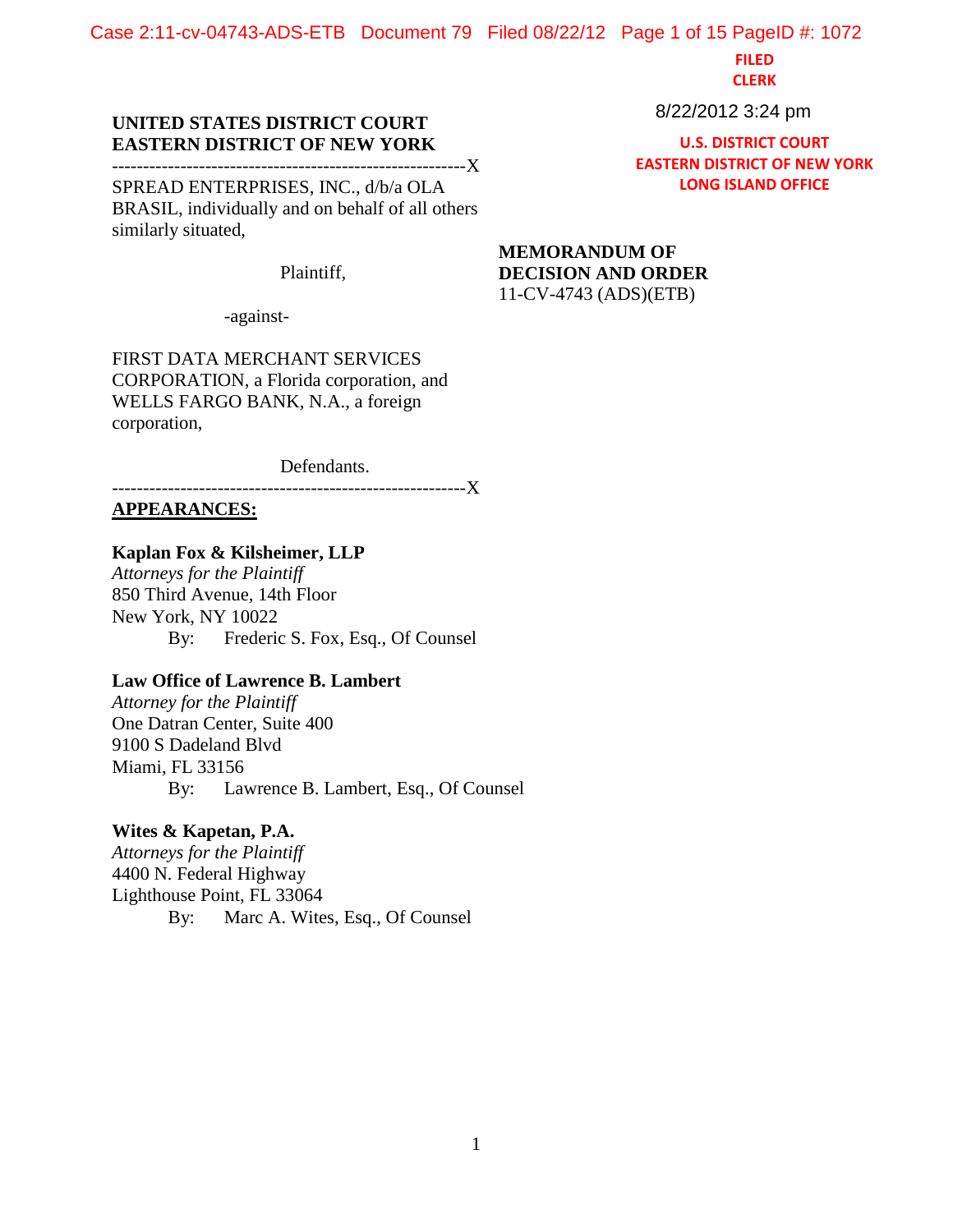**Fox Rothschild** *Attorneys for the Defendants* 2000 Market Street Tenth Floor Philadelphia, PA 19103 By: David H. Colvin, Esq., Scott L. Vernick, Esq., Of Counsel 100 Park Avenue Suite 1500 New York, NY 10017 By: Oksana Gaussy Wright, Esq., Of Counsel

#### **SPATT, District Judge.**

The Plaintiff Spread Enterprises, Inc. ("Spread" or "the Plaintiff") commenced this action against the Defendants First Data Merchant Services Corporation ("FDMS") and Wells Fargo Bank, N.A. ("Wells Fargo" and, together with FDMS, "the Defendants"), and former Defendant Bankcard Brokers, Inc. ("Bankcard") alleging claims for breach of contract, breach of the covenant of good faith and fair dealing, unjust enrichment, and violation of New York General Business Law § 349 ("GBL § 349") on behalf of itself and all others similarly situated. The Defendants now move for judgment on the pleadings pursuant to Federal Rule of Civil Procedure ("Fed. R. Civ. P.") 12(c), dismissing the Plaintiff's breach of the covenant of good faith and fair dealing, unjust enrichment, and GBL § 349 claims.

For the reasons set forth below, the Defendants' motion for judgment on the pleadings is granted.

#### **I. BACKGROUND**

The Plaintiff Spread is a corporation that operates a website called www.olabrasil.com, through which it sells pre-paid minutes for international phone calls. Customers pay for these minutes via credit card. The Defendant FDMS is a corporation that processes credit card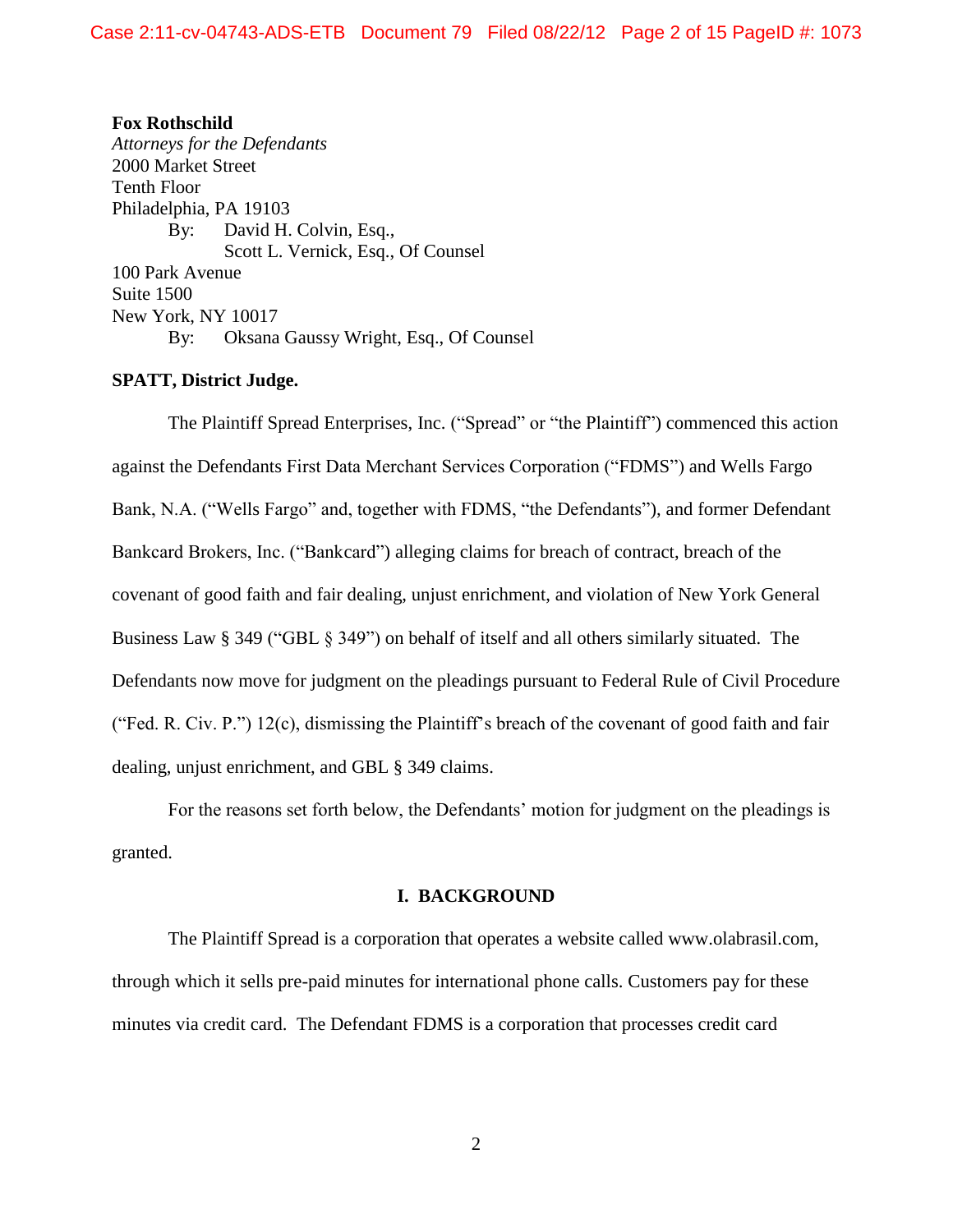payments on behalf of merchants through its "Omaha Platform." The Defendant Well Fargo is a Member Bank of several associations for credit card transactions.

On June 6, 2008, Spread signed a Merchant Processing Application and Agreement with FDMS for the use of FDMS's credit card processing services. Under the agreement, Wells Fargo functions as a Merchant or Member Bank, and accepts credit card payments from card issuer banks on Spread's behalf. Spread agreed to pay several fees in return for these services. The Merchant Agreement is a standard form provided by FDMS, and it incorporates a Program Guide which is allegedly provided on FDMS's website.

According to the Plaintiff, the Merchant Agreement limited per item "Authorization and Capture Transaction Fees" to \$0.20 per item. However, according to the Plaintiff, Spread was charged an additional, non-contracted-for, \$0.20 per item fee. The Plaintiff alleges that this doubled charge was built in to FDMS's Omaha Platform, and that many of the other Merchants who used FDMS's credit card processing services were also assessed this extra fee. According to the Plaintiff, FDMS shares a portion of these per item fees with Wells Fargo.

On September 28, 2011, Spread commenced the present suit, pursuing claims for breach of contract, breach of the covenant of good faith and fair dealing, unjust enrichment, and violation of GBL § 349. The law suit is filed on behalf of Spread and "[a]ll Merchants nationwide that are parties to Merchant Agreements with Defendant FDMS and were charged Transaction Fees in excess of that allowed by their respective Merchant Agreements." (Am. Compl. 11). On December 14, 2011, Spread filed a notice of voluntary dismissal at to the Defendant Bankcard. On December 16, 2011, Spread filed its amended complaint, removing the Defendant Bankcard from its statement of claims. On February 17, 2012, the Defendant FDMS moved for judgment on the pleadings pursuant to Fed. R. Civ. P. 12(c), dismissing the Plaintiff's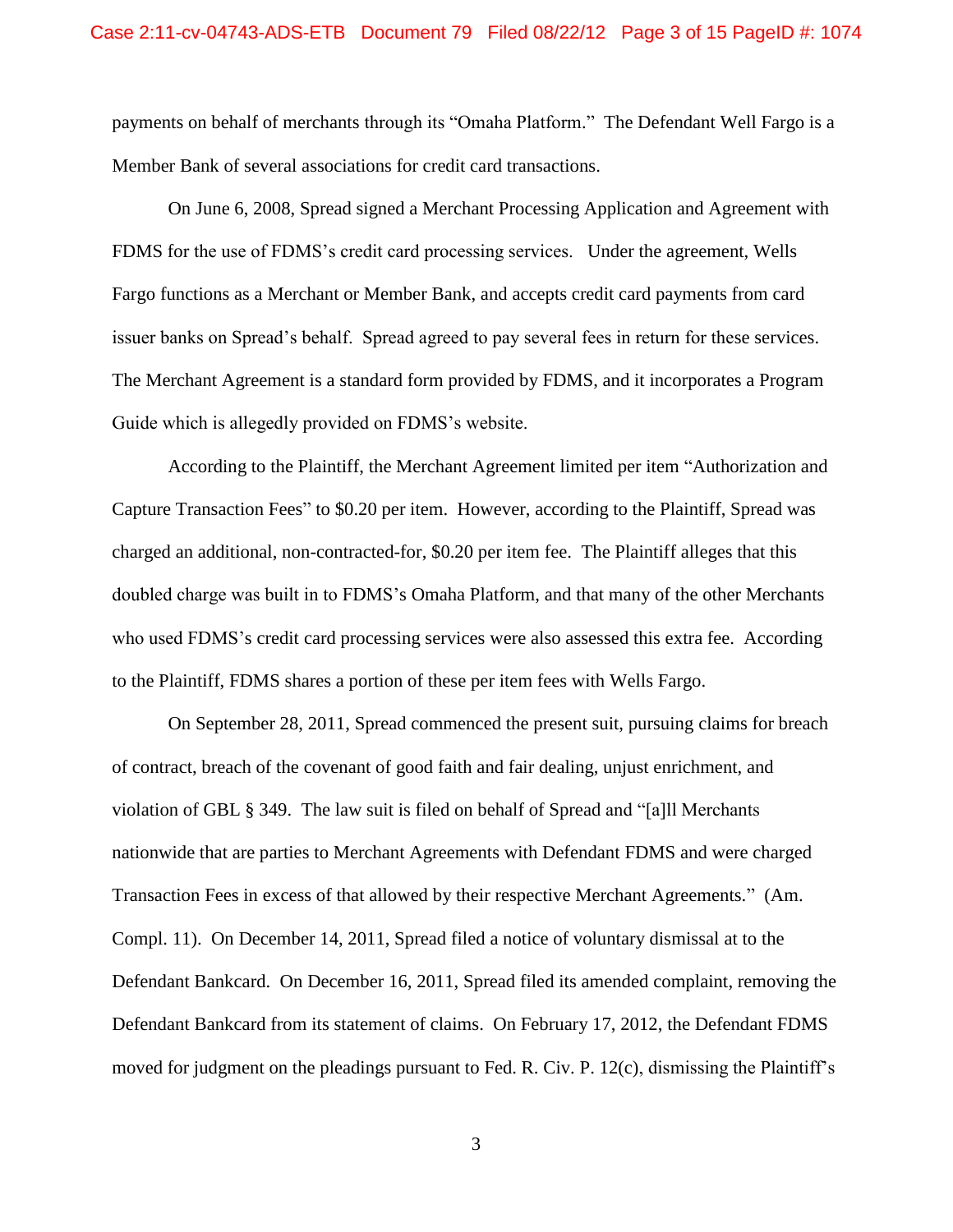breach of the covenant good faith and fair dealing, unjust enrichment, and GBL § 349 claims. On March 19, 2012 the Defendant Wells Fargo moved to join the Defendant FDMS's motion for judgment on the pleadings.

### **II. LEGAL STANDARDS**

The Defendants move for judgment on the pleadings pursuant to Fed. R. Civ. P. 12(c). In general, "the standard for addressing a Rule 12(c) motion for judgment on the pleadings is the same as that for a Rule 12(b)(6) motion to dismiss for failure to state a claim." Cleveland v. Caplaw Enters., 448 F.3d 518, 521 (2d Cir. 2006).

Under the now well-established Twombly standard, a complaint should be dismissed only if it does not contain enough allegations of fact to state a claim for relief that is "plausible on its face." Bell Atl. Corp. v. Twombly, 550 U.S. 544, 127 S. Ct. 1955, 167 L.Ed.2d 929, 570 (2007). The Second Circuit has explained that, after Twombly, the Court's inquiry under Rule 12(b)(6) is guided by two principles. Harris v. Mills, 572 F.3d 66 (2d Cir. 2009) (citing Ashcroft v. Iqbal, 556 U.S. 662, 129 S. Ct. 1937, 1949, 173 L.Ed.2d 868 (2009)).

"First, although 'a court must accept as true all of the allegations contained in a complaint,' that 'tenet' 'is inapplicable to legal conclusions,' and '[t]hreadbare recitals of the elements of a cause of action, supported by mere conclusory statements, do not suffice.'" Id. at 72 (quoting Iqbal, 129 S. Ct. at 1949). "'Second, only a complaint that states a plausible claim for relief survives a motion to dismiss' and '[d]etermining whether a complaint states a plausible claim for relief will ... be a context-specific task that requires the reviewing court to draw on its judicial experience and common sense." Id. (quoting Iqbal, 129 S. Ct. at 1950). Thus, "[w]hen there are well-pleaded factual allegations, a court should assume their veracity and ... determine whether they plausibly give rise to an entitlement of relief." Iqbal, 129 S. Ct. at 1950.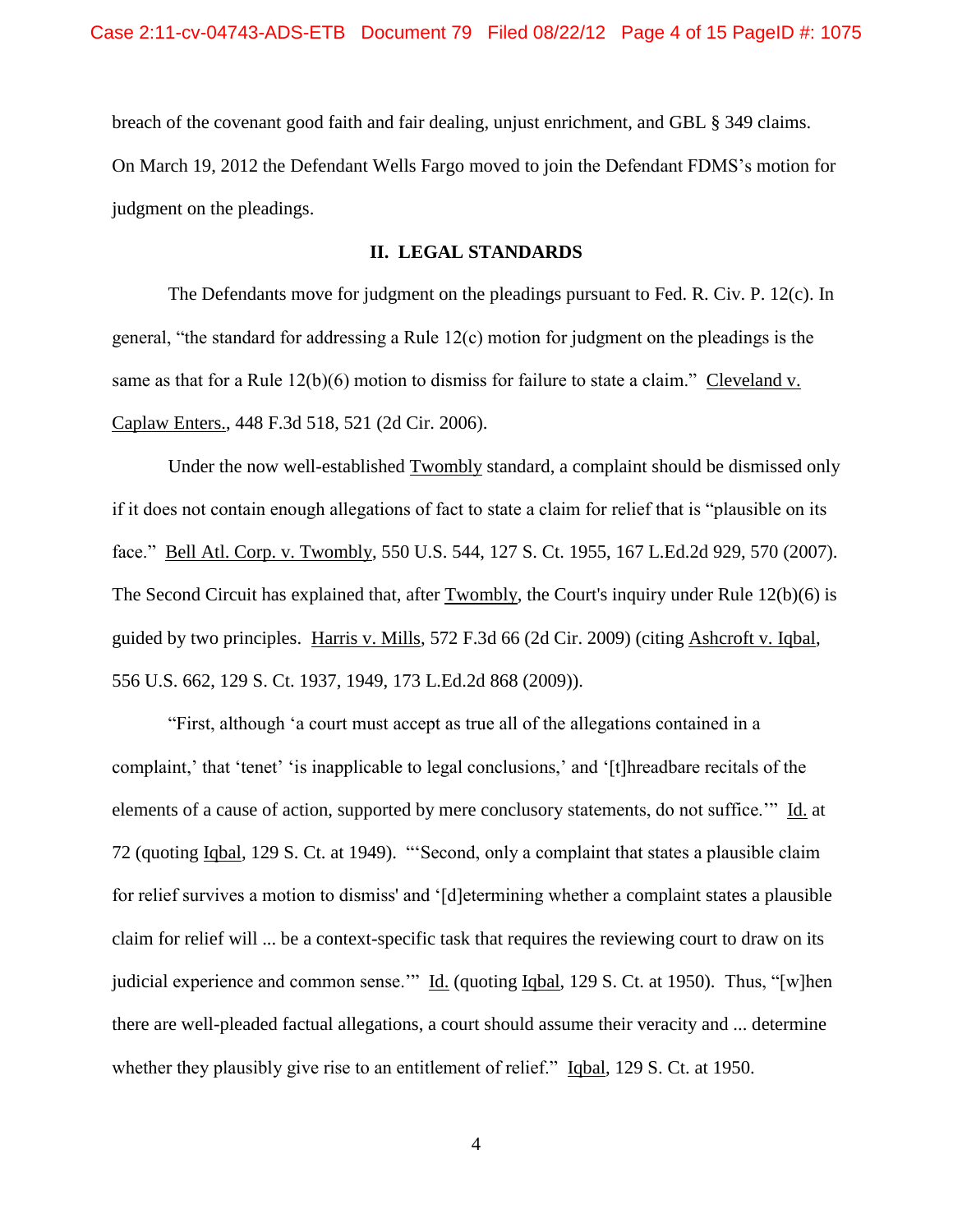In considering a motion to dismiss, this Court accepts as true the factual allegations set forth in the complaint and draws all reasonable inferences in the Plaintiff's favor. Zinermon v. Burch, 494 U.S. 113, 118, 110 S. Ct. 975, 979, 108 L.Ed.2d 100 (1990); In re NYSE Specialists Secs. Litig., 503 F.3d 89, 91 (2d Cir. 2007). Only if this Court is satisfied that "the complaint cannot state any set of facts that would entitle the plaintiff to relief" will it grant dismissal pursuant to Rule 12(b)(6). Hertz Corp. v. City of N.Y., 1 F.3d 121, 125 (2d Cir. 1993). The issue on a motion to dismiss is "not whether a plaintiff will ultimately prevail but whether the claimant is entitled to offer evidence to support the claims." Todd v. Exxon Corp., 275 F.3d 191, 198 (2d Cir. 2001) (quoting Scheuer v. Rhodes, 416 U.S. 232, 236, 94 S. Ct. 1683, 40 L.Ed.2d 90 (1974)).

### **III. DISCUSSION**

#### **A. Motion for Joinder**

As an initial matter, the Court addresses the Defendant Wells Fargo's motion for joinder in and with the Defendant FDMS's motion for judgment on the pleadings. The Plaintiff does not oppose the motion for joinder (though, of course, the Plaintiff opposes the motion for judgment on the pleadings itself). As such, Wells Fargo's motion for joinder is granted.

#### **B. Breach of the Covenant of Good Faith and Fair Dealing**

The Defendants move for judgment on the pleadings with respect to the Plaintiff's claim for breach of the covenant of good faith and fair dealing, asserting that it is duplicative of the Plaintiff's breach of contract claim.

New York law implies a covenant of good faith and fair dealing "pursuant to which neither party to a contract shall do anything which has the effect of destroying or injuring the right of the other party to receive the fruits of the contract." Thyroff v. Nationwide Mut. Ins.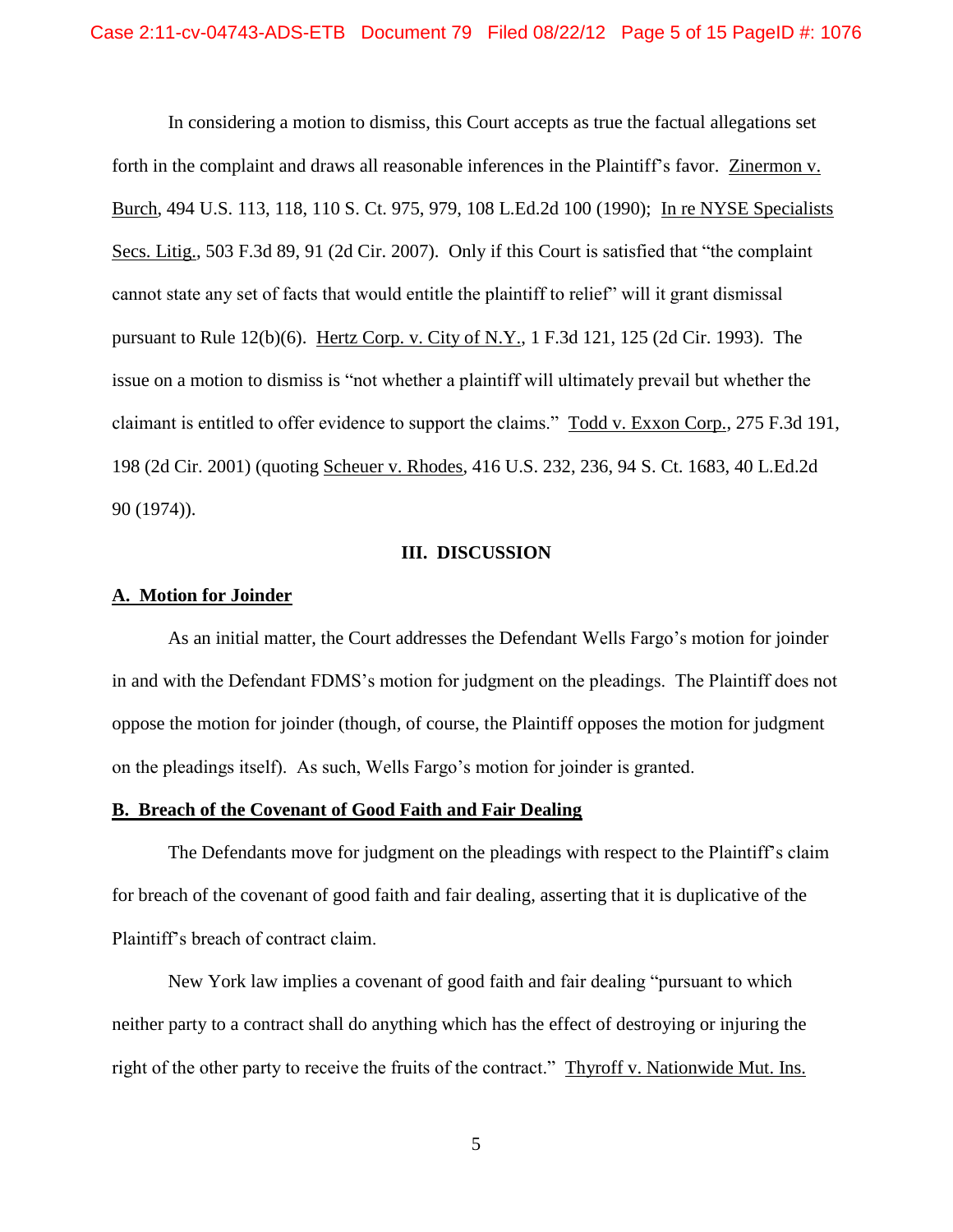Co., 460 F.3d 400, 407 (2d Cir. 2006) (citation omitted). The covenant "can only impose an obligation consistent with other mutually agreed upon terms in the contract. It does not add to the contract a substantive provision not included by the parties." Broder v. Cablevision Sys. Corp., 418 F.3d 187, 198–99 (2d Cir.2005) (citation omitted).

Under New York law, a claim for breach of an implied covenant of good faith and fair dealing does not provide a cause of action separate from a breach of contract claim. "[P]arties to an express contract are bound by an implied duty of good faith, but breach of that duty is merely a breach of the underlying contract." Harris v. Provident Life & Accident Ins. Co., 310 F.3d 73, 80 (2d Cir. 2002) (citing Fasolino Foods Co., Inc., v. Banca Nazionale del Lavoro, 961 F.2d 1052, 1056 (2d Cir. 1992)); see also L–7 Designs, Inc. v. Old Navy, LLC, 647 F.3d 419, 433 n. 17 (2d Cir. 2011) ("[B]reach of [the duty of good faith and fair dealing] is merely a breach of the underlying contract.") (internal citations and quotations omitted)).

A claim for breach of the covenant of good faith and fair dealing will be duplicative of a breach of contract claim where they are based on the same allegations or where the same conduct is the predicate for both claims. McGee v. State Farm Mut. Auto. Ins. Co., No. 09-CV-3579, 2011 WL 5409393, at \*8 (E.D.N.Y. Nov. 8, 2011) ("New York law does not recognize a separate claim for breach of the implied duty of good faith and fair dealing based on the same facts as a claim for breach of contract") (internal citations omitted); L–7 Designs, 647 F.3d at 433 n. 17 ("Because L–7's claim for breach of the implied covenant of good faith and fair dealing (Count IV) is based on the same facts as its claim for breach of contract, it should have been dismissed as redundant.") (citing Harris, 310 F.3d at 81 ("New York law, as discussed above, does not recognize a separate cause of action for breach of the implied covenant of good faith and fair dealing when a breach of contract claim, based upon the same facts, is also pled")); Hall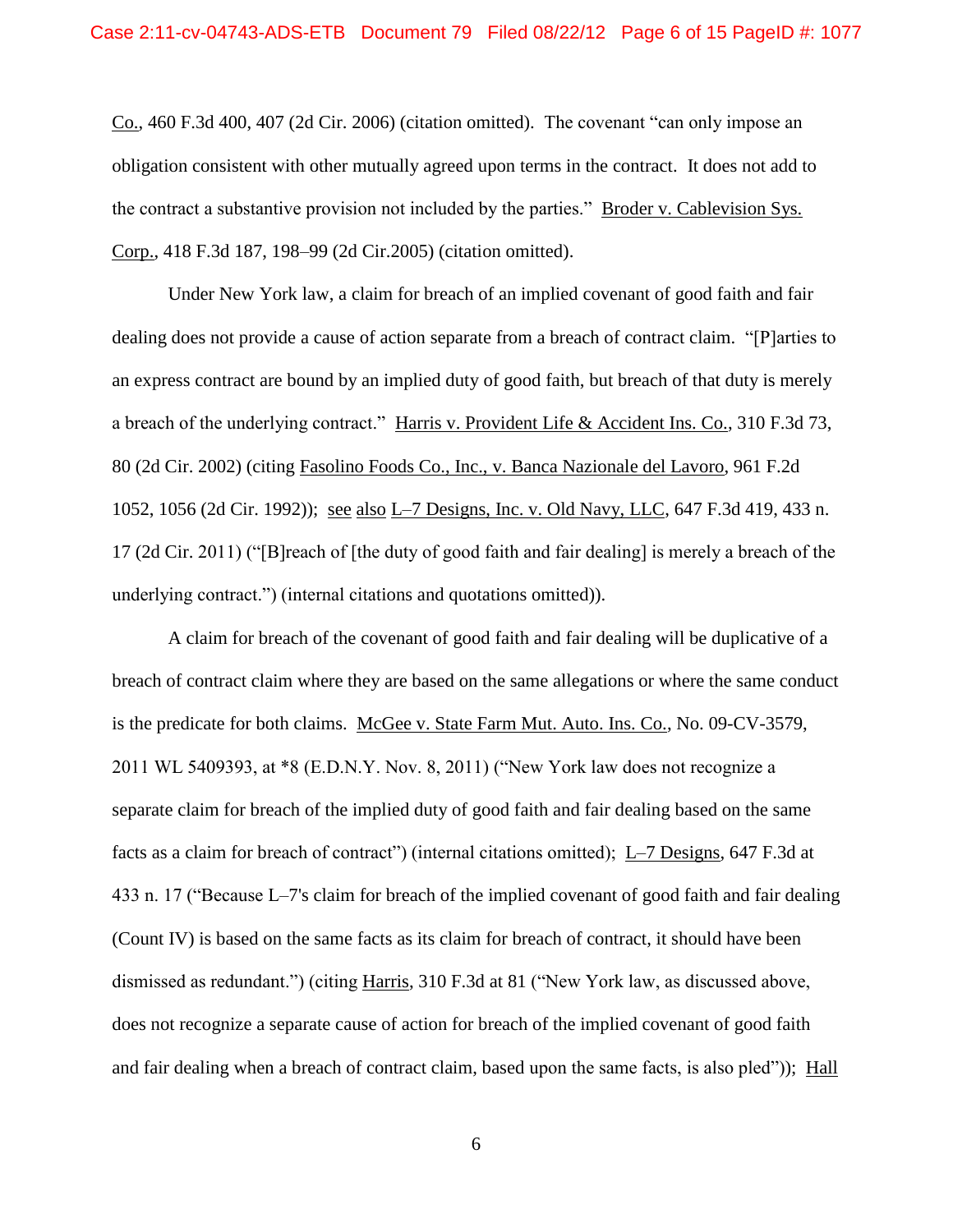v. EarthLink Network, Inc., 396 F.3d 500, 508 (2d Cir. 2005) ("If the allegations do not go beyond the statement of a mere contract breach and, relying on the same alleged acts, simply seek the same damages or other relief already claimed in a companion contract cause of action, they may be disregarded as superfluous as no additional claim is actually stated."); Amcan Holdings, Inc. v. Canadian Imperial Bank of Commerce, 70 A.D.3d 423, 894 N.Y.S.2d 47, 49– 50 (1st Dep't 2010) (upholding dismissal of the claim for breach of the implied covenant as "duplicative of the breach-of-contract claim" because "both claims arise from the same facts and seek the identical damages for each alleged breach") (internal citations omitted); Fleisher v. Phoenix Life Ins. Co., No. 11-CV-8405, 2012 WL 1538357, at \*6 (S.D.N.Y. May 2, 2012) ("To avoid redundancy, "Claims of breach of the implied covenant ... must be premised on a different set of facts from those underlying a claim for breach of contract.") (quoting Deutsche Bank Sec. Inc. v. Rhodes, 578 F. Supp. 2d 652, 664 (S.D.N.Y.2008); Serdarevic v. Centex Homes, LLC, 760 F. Supp. 2d 322, 334 (S.D.N.Y. 2010) ("A claim for breach of the implied covenant [of good faith and fair dealing] will be dismissed as redundant where the conduct allegedly violating the implied covenant is also the predicate for breach of a covenant of an express provision of the underlying contract.") (internal quotations and citations omitted).

As such, "[i]n most circumstances, claims for breach of contract and the covenant of good faith and fair dealing are duplicative." Echostar DBS Corp. v. Gemstar–TV Guide Int'l, Inc., No. 05-CV-8510, 2007 WL 438088, at \*7 (S.D.N.Y. Feb. 8, 2007) (quotation omitted).

In the instant case, the same facts and conduct underlie the Plaintiff's claim for breach of the covenant of good faith and fair dealing and its claim for breach of contract. In its Amended Complaint, the Plaintiff alleges breach of contract by stating "FDMS and Wells Fargo breached the Merchant Agreements by charging Plaintiff and the Class, duplicate and/or additional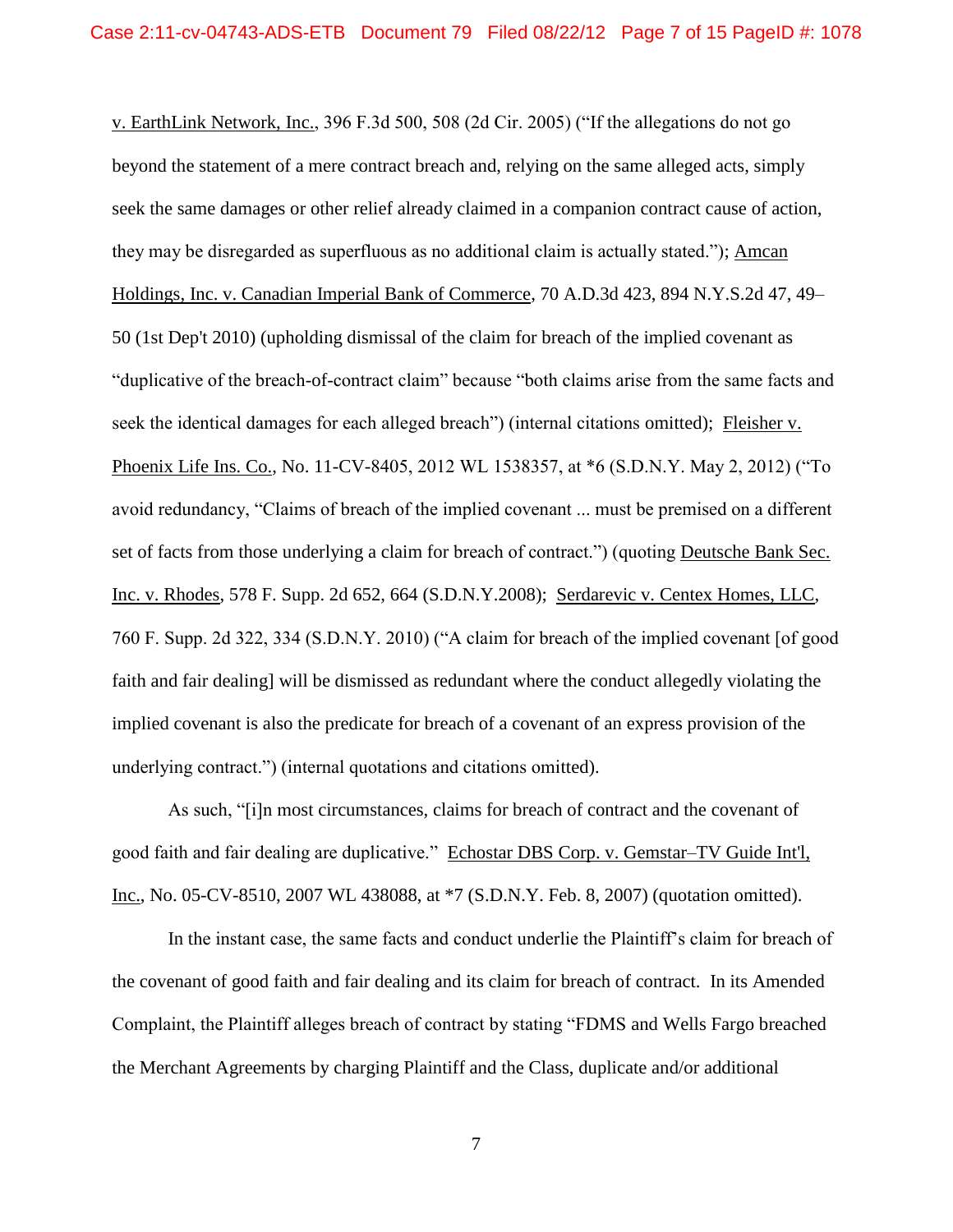Transaction Fees." (Am. Compl. ¶ 67). The Plaintiff also alleges that "Defendants FDMS and Wells Fargo thus breach their duties of good faith and fair dealing by imposing onerous additional Transaction Fees not otherwise permitted by the Merchant Agreements or disclosed to Plaintiff and the Class Members in the Merchant Agreements." (Am. Compl. ¶ 83). The Court find that both claims rest on the same factual allegations, namely, that the Defendants charged a not-contracted-for extra \$0.20 per item fee. As such, the predicate conduct for both the Plaintiff's breach of contract claim as well as its breach of the covenant of good faith and fair dealing claim is the same alleged overcharge by the Defendants.

The Plaintiff asserts that its claims fall under an exception to the general rule that a breach of the covenant of good faith and fair dealing does not provide its own cause of action, in that a separate claim may be stated where "'one party's conduct, though not breaching the terms of the contract in a technical sense, nonetheless deprived the other party of the benefit of its bargain'" CSI Investment Partners II, L.P. v. Cendant Corp., 507 F. Supp. 2d 384, 425 (S.D.N.Y. 2007) (quoting Sauer v. Xerox Corp., 95 F. Supp. 2d 125, 132 (W.D.N.Y.2000)). The Plaintiff asserts that if the Defendants claim that they had the discretion under the Program Guide to unilaterally impose extra transaction fees, then the Defendants exercised that discretion in violation of the covenant of good faith and fair dealing.

In the Court's view, this assertion is without merit, and the cases the Plaintiff cites in support of its proposition are inapposite. Such a claim that the Defendants breached the covenant of good faith and fair dealing through the bad faith exercise of their discretion can only stand where either there is no claim for breach of contract or where the two claims are based on distinct conduct. Id. ("When 'the conduct allegedly violating the implied covenant is also the predicate for a claim for breach of covenant of an express provision of the underlying contract,'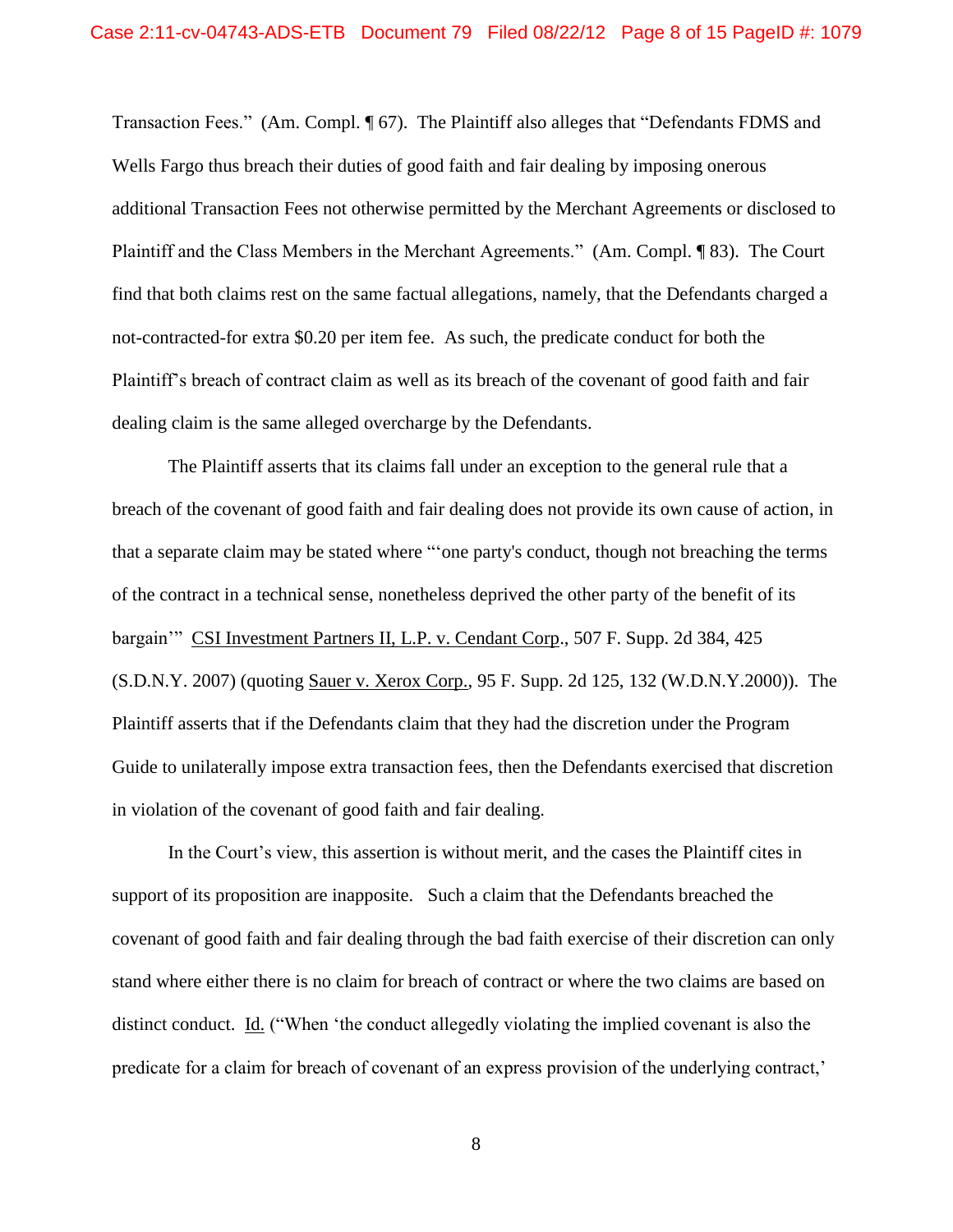the two claims are duplicative.") (quoting In re Houbigant, Inc., 914 F. Supp. 964, 989 (S.D.N.Y. 1995)); Hospital Authority of Rockville County v. GS Capital Partners V Fund, L.P., No. 09- CV-8716, 2011 WL 182066, at \*4 (S.D.N.Y. Jan. 20, 2011) ("the plaintiff may bring two breach of contract claims, one based on breach of the express terms and the other based on breach of the implied duty, as long as they are supported by factually distinct allegations.").

The Plaintiff argues that, because its claims are based on two different contract provisions, this should be akin to claims based on different facts. The Court disagrees. A breach of either provision is properly only part of the Plaintiff's breach of contract claims.

Lastly, the Plaintiff asserts that it may plead its claim for breach of the covenant of good faith and fair dealing in the alternative to its breach of contract claim. While in most cases, a plaintiff may plead even inconsistent claims pursuant to Fed. R. Civ. 8(d), in the context of a claim for breach of the covenant of good faith and fair dealing, "claims are not 'in the alternative' when they are based on the exact same allegations." Gray v. Toyota Motor Sales, U.S.A., Inc., 806 F. Supp. 2d 619, 624 (E.D.N.Y. 2011) (citing Bradbury v. PTN Pub. Co., Inc., No. 93–CV–5521, 1998 WL 386485, at \*8 (E.D.N.Y.1998)); see also Boart Longyeart Ltd. v. Alliance Industries, Inc., No. 12-CV-1346, 2012 WL 2357197, at \*8 (S.D.N.Y. Jun. 20, 2012) ("While I have previously held that a duplicative implied covenant of good faith and fair dealing claim may stand as an alternative cause of action, more recent Second Circuit case law indicates that dismissal for redundancy is the appropriate outcome here.") (collecting cases).

As such, the Plaintiff's breach of the covenant of good faith and fair dealing claim is dismissed as duplicative of its breach of contract claim.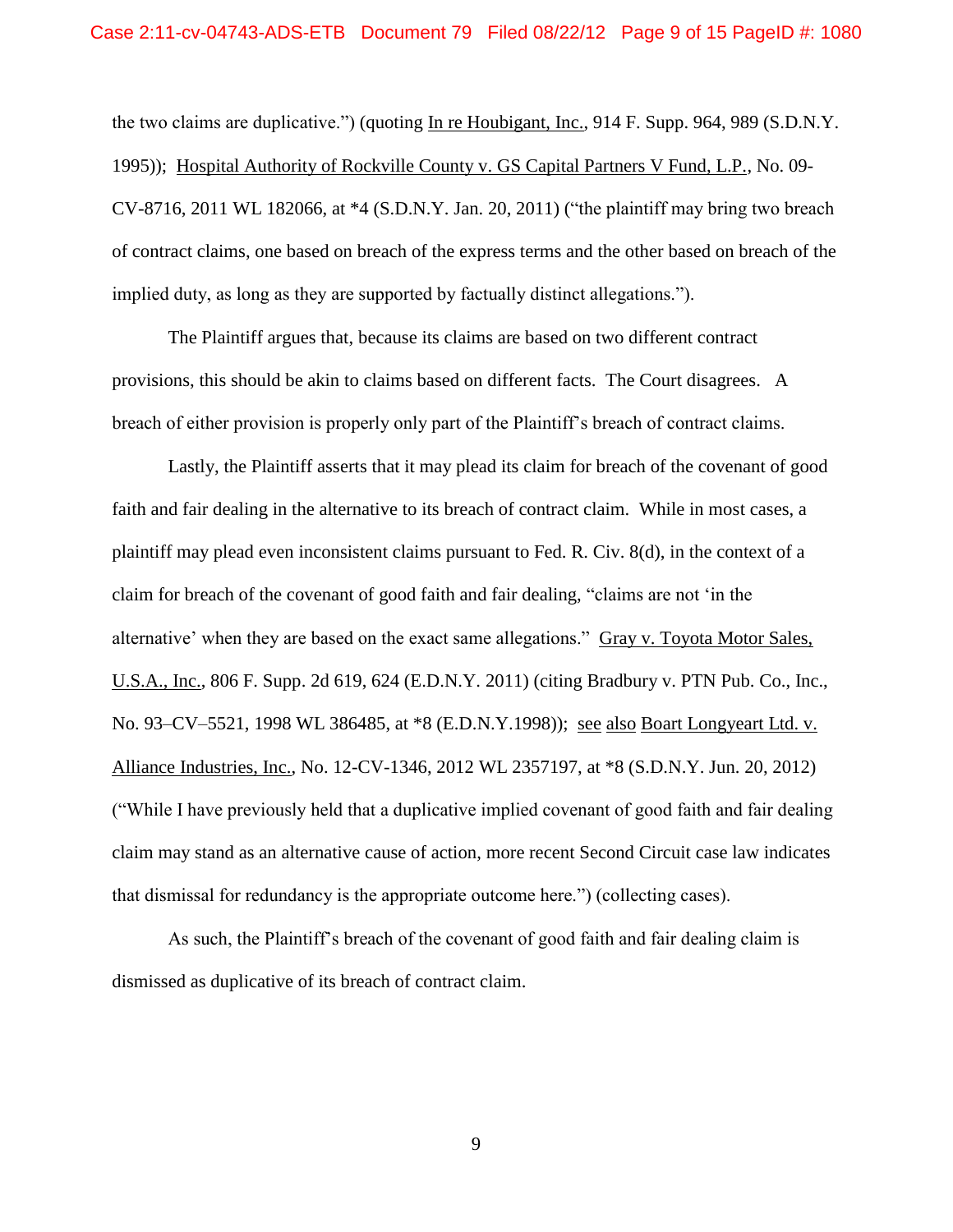### **C. Unjust Enrichment**

In their motion for judgment on the pleadings, the Defendants seek dismissal of the Plaintiff's claim for unjust enrichment, asserting that it is duplicative of the Plaintiff's breach of contract claim.

To prevail on a claim for unjust enrichment in New York State, a plaintiff must establish "(1) that the defendant was enriched; (2) that the enrichment was at the plaintiff's expense; and (3) that the circumstances are such that in equity and good conscience the defendant should return the money or property to the plaintiff." Golden Pac. Bancorp v. FDIC, 273 F.3d 509, 519 (2d Cir. 2001).

It is thus a quasi-contractual claim that "can be maintained only in the absence of a valid, enforceable contract." Ohio Players, Inc. v. Polygram Records, Inc., No. 99-CV-0033, 2000 WL 1616999, at \*4 (S.D.N.Y. Oct. 27, 2000); see also Clark–Fitzpatrick, 70 N.Y.2d 382, 389, 521 N.Y.S.2d 653, 516 N.E.2d 190 (1987) ("It is impermissible . . . to seek damages in an action sounding in quasi contract where the suing party has fully performed on a valid written agreement, the existence of which is undisputed, and the scope of which clearly covers the dispute between the parties."); McGee, 2011 WL 5409393, at \*9 ("An unjust enrichment claim is duplicative of a breach of contract claim where the cause of action stems from the contractual relationship") (internal citations omitted); Air Atlanta Aero Engineering Ltd. v. SP Aircraft Owner I, LLC, 637 F. Supp. 2d 185, 196 (S.D.N.Y. 2009) ("[Plaintiff's] failure to allege that the contracts at issue are invalid or unenforceable precludes it . . . from seeking quasi-contractual recovery for events arising out of the same subject matter."); Beth Isr. Med. Ctr. v. Horizon Blue Cross & Blue Shield of N.J., Inc., 448 F.3d 573, 587 (2d Cir. 2006) (Plaintiff could "not recover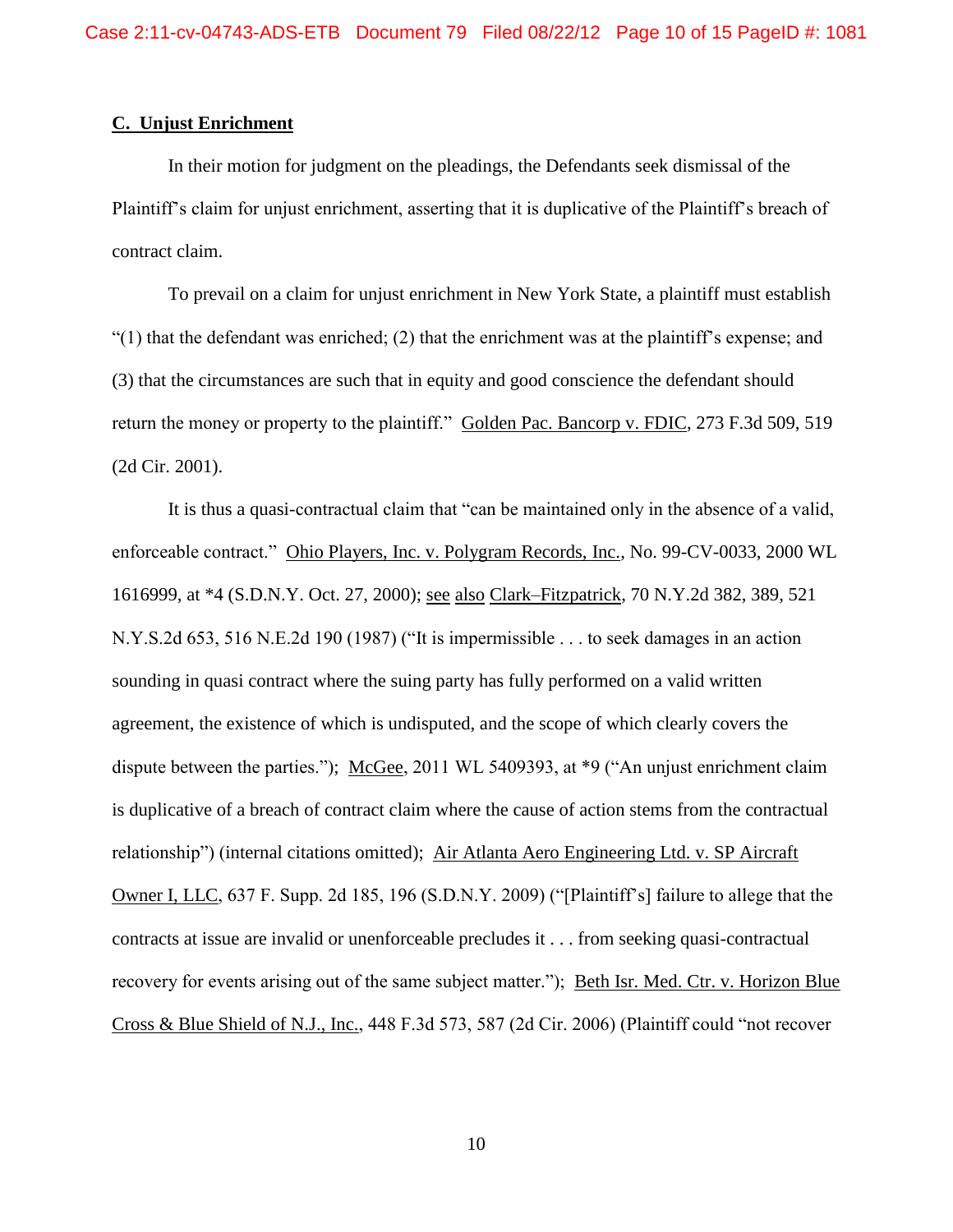under a theory of unjust enrichment, inasmuch as the valid and enforceable written [contracts] governed the particular subject matter of this case.").

In this case, there appears to be no genuine dispute that the Merchant Agreement is a binding contract that governs the claims at issue in the present case. This is true even though the parties dispute the interpretation of the controlling contract. See e.g., Price v. Cushman & Wakefield, Inc., No. 08–CV–8900, 2009 WL 3075599, at \*6 (S.D.N.Y., Sep. 26, 2009) ("Plaintiff and [Defendant] agree that they are bound by these contract terms; they only dispute whether [Defendant] violated the terms."). Despite the Plaintiff's interpretation of the Defendants' answers as denying the validity of the contract, the Court finds the Defendants' clarification of its position that it does not deny the validity of the contract to be satisfactory. As such, because there exists a valid binding contract governing the issues in question, the Plaintiff's claim for unjust enrichment is dismissed as duplicative.

### D. New York General Business Law § 349

The Court now turns to the portion of the Defendants' motion in which they assert that the Plaintiff's claim for violation of GBL § 349 should be dismissed for failure to state a claim. The Defendants argue that (1) Spread offers only speculative and conclusory allegations in support of its claim, (2) Spread cannot allege that the Defendants' alleged conduct was consumer oriented, and (3) Spread cannot allege that it was deceived by an action that occurred in New York. As explained below, the Court finds that the Defendants' alleged conduct cannot be classified as directed at consumers. Therefore, the Court need not reach the Defendants' first and third arguments.

The New York Consumer Protection Act codified at § 349 of the GBL declares that "[d]eceptive acts or practices in the conduct of any business, trade, or commerce or in the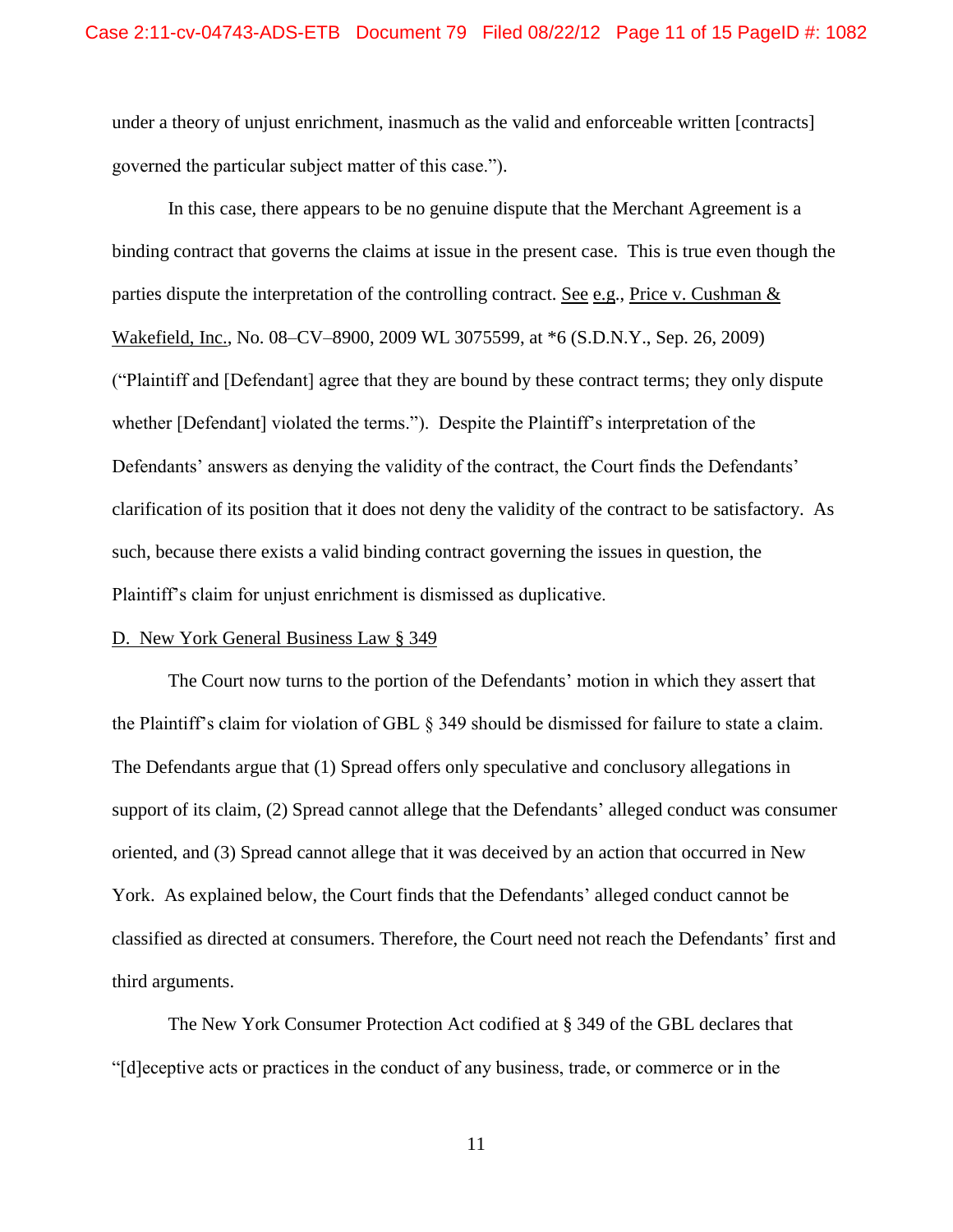furnishing of any service" in New York are unlawful. N.Y. Gen. Bus. § 349(a). "To make out a prima facie case under Section 349, a plaintiff must demonstrate that (1) defendant's deceptive acts were directed at consumers, (2) the acts are misleading in a material way, and (3) the plaintiff has been injured as a result." Maurizio v. Goldsmith, 230 F.3d 518, 521 (2d Cir. 2000) (per curiam) (citing Oswego Laborers' Local 214 Pension Fund v. Marine Midland Bank, 85 N.Y.2d 20, 25, 623 N.Y.S.2d 529, 647 N.E.2d 741 (1995)). "[A]n action under § 349 is not subject to the pleading-with-particularity requirements of Rule 9(b), Fed. R. Civ. P., but need only meet the bare-bones notice-pleading requirements of Rule 8(a)...." Pelman ex rel. Pelman v. McDonald's Corp., 396 F.3d 508, 511 (2d Cir. 2005). The purpose of Section 349 is to "'empower customers,' especially 'the disadvantaged' " to "even the playing field of their disputes with better funded and superiorly situated fraudulent businesses." Watts v. Jackson Hewitt Tax Service Inc., 579 F. Supp. 2d 334, 346 (E.D.N.Y. 2008) (quoting Vitolo v. Mentor H/S, Inc., 426 F. Supp. 2d 28, 33 (E.D.N.Y. 2006)).

A business is not a consumer for the purposes of GBL § 349. Spirit Locker, Inc. v. EVO Direct, LLC, 696 F.Supp.2d 296, 303 (E.D.N.Y. 2010) ("Subsequent appellate authority, however, excludes businesses from the definition of 'consumer,' stating unequivocally that a consumer is an individual who 'purchases goods and services for personal, family or household use.'") (quoting Sheth v. New York Life Ins. Co., 273 A.D.2d 72, 709 N.Y.S.2d 74, 75 (1st Dep't 2000) (holding that the challenged practices were not consumer-oriented under § 349 because they were directed only at prospective insurance agents)); Cruz v. NYNEX Info. Res., 263 A.D.2d 285, 703 N.Y.S.2d 103, 107 (1st Dep't 2000) ("In New York law, the term 'consumer' is consistently associated with an individual or natural person who purchases goods, services or property primarily for 'personal, family or household purposes.'"); Dollar Phone Corp. v. Dun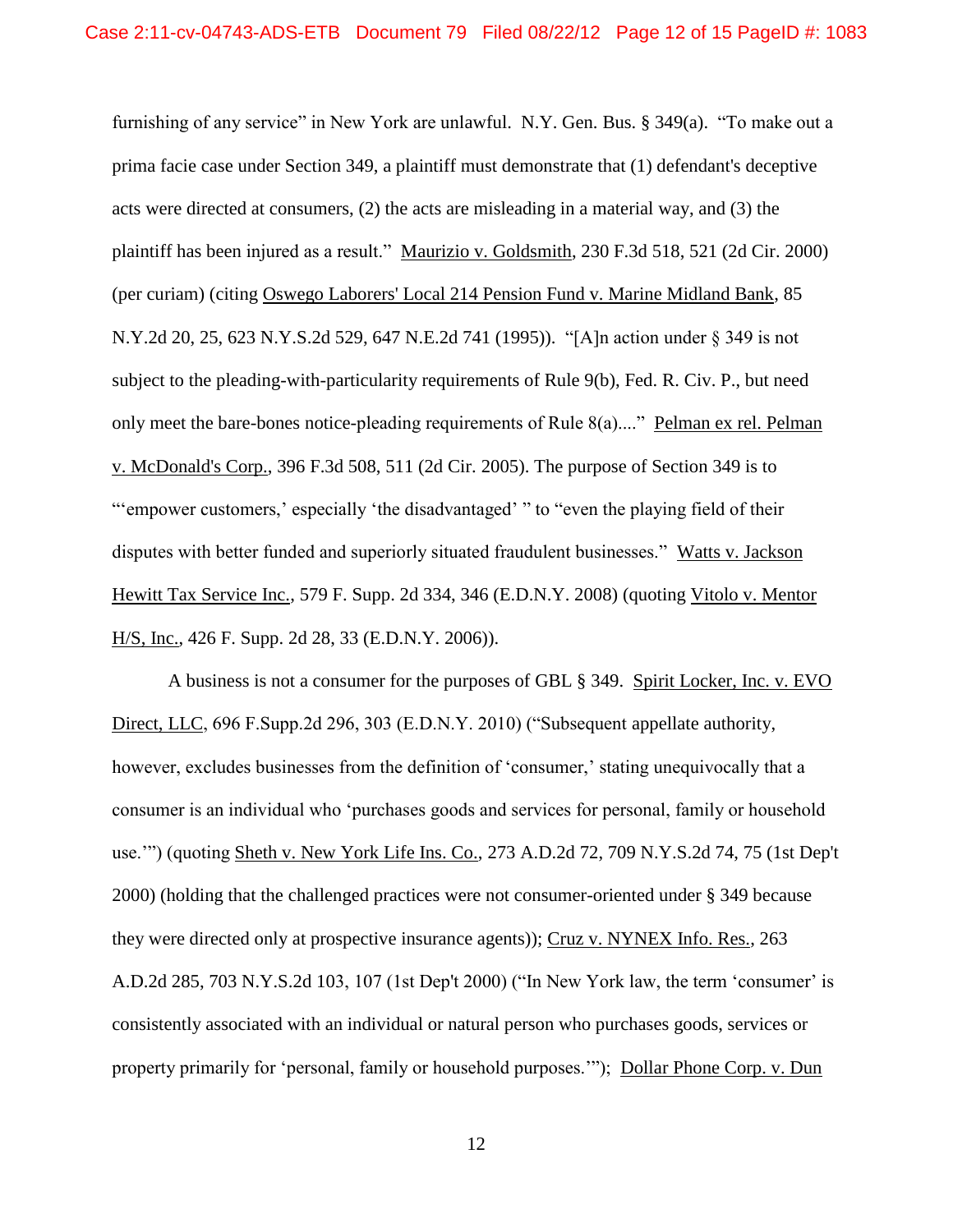& Bradstreet Corp., No. 09-CV-3645, 2010 WL 5313737, at \*3 (E.D.N.Y. Sep. 2, 2010)

("Courts have repeatedly held that "a consumer, for  $\S$  349 purposes, is one who purchase[s] goods and services for personal, family or household use.") (quoting Exxonmobil Inter–America, Inc. v. Advanced Info. Eng'g Servs., Inc., 328 F.Supp.2d 443, 448 (S.D.N.Y.2004)).

However, a business may bring a GBL § 349 action where it is harmed by conduct also directed at consumers. Id. ("Although the scope of the Act is generally limited to claims by consumers, 'a business may bring a § 349 claim if it is harmed by consumer-oriented conduct.'") (quoting Spirit Locker, 696 F. Supp 2d at 302); Spirit Locker, 696 F. Supp 2d at 302 ("Indeed, so long as the conduct is consumer-oriented, even a defendant's business competitor has standing to bring a claim under § 349, provided the competitor is incidentally harmed by the defendant's deceptive conduct.").

However, where the alleged conduct is targeted *only* at businesses, and has no direct impact on consumers, a business may not bring a § 349 claim. Oswego Laborers' Local 214 Pension Fund v. Marine Midland Bank, N. A., 85 N.Y.2d 20, 25, 623 N.Y.S.2d 529, 647 N.E.2d 741 (N.Y. 1995) (a plaintiff "must demonstrate that the acts or practices have a broader impact on consumers at large."); Dollar Phone, 2010 WL 5313737, at \*3 ("Thus, New York courts have generally found that 'when the activity complained of involves the sale of commodities to business entities only, such that it does not directly impact consumers, section 349 is inapplicable.'") (quoting Shema Kolainu–Hear Our Voices v. Providersoft, LLC, No. 09-CV-3140, 2010 WL 2075921, at \*7 (E.D.N.Y. May 21, 2010)) (citing Exxonmobil, 328 F.Supp.2d at 449 ("Contracts to provide commodities that are available only to businesses do not fall within the parameters of § 349"); Citipostal, Inc. v. Unistar Leasing, 283 A.D.2d 916, 724 N.Y.S.2d 555, 558 (4th Dep't 2001) ("The acts complained of are limited to business rather than consumer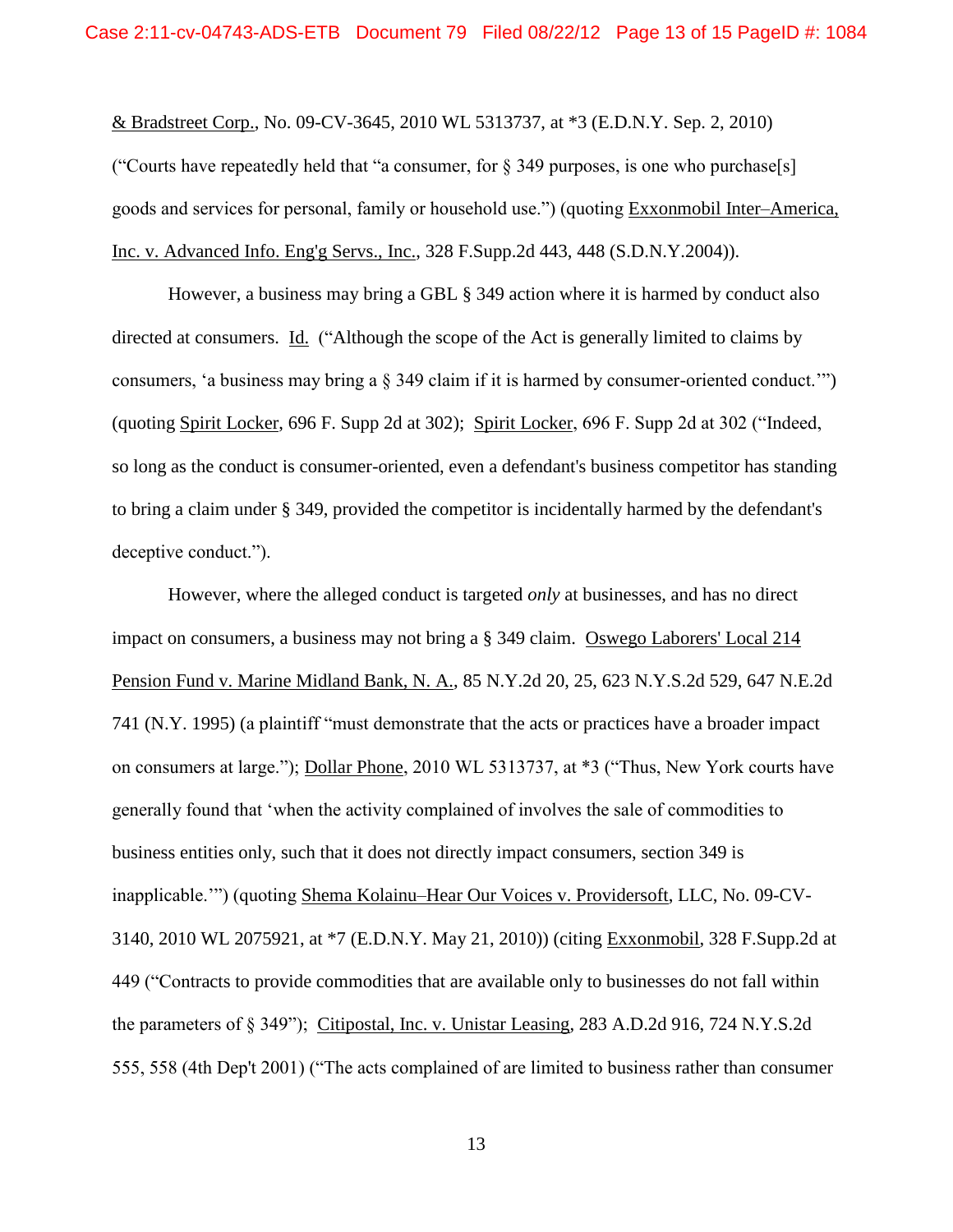leases, and the conduct complained of cannot carry over to consumer transactions."); Cruz, 703 N.Y.S.2d at 107 (holding that, because the complained of conduct "by definition, [is] a commodity available to businesses only, and plaintiffs fail to show how [such conduct] might either directly or potentially affect consumers, such conduct does not fall within the parameters of the statute")).

The Court in Spirit Locker addressed factual circumstances very similar to the instant case. 696 F.Supp.2d 296 (E.D.N.Y. 2010). Spirit Locker involved a suit between a merchant and a credit card processor, as well as a standard form contract; a large number of potentially affected merchants with similar contracts; and substantial inequality of bargaining power between the parties. Id. at 303. The Spirit Locker court held that "Spirit Locker's complaint alleges conduct that is directed only at other businesses, and businesses cannot be consumers for this purpose. Accordingly, I conclude that the complaint fails to state a claim under § 349 of the New York General Business Law, and Count One is dismissed." Id. at 304.

The Court agrees with the rationale set forth in Spirit Locker. In the instant case, the Defendants' alleged conduct is targeted only at businesses. FDMS's credit card processing services are, by nature, a business product. The Plaintiff's proposed class consists entirely of "Merchants." (Am. Compl. 11). The Plaintiff's assertion that consumers are harmed because the higher cost of credit card processing will be passed on to consumers, is without merit. If the Court accepted this argument, any conduct that causes a business to lose money could be construed as affecting consumers, because this loss may be passed on to consumers in the form of higher prices. This interpretation would stretch the scope GBL § 349 beyond the scope of recognition.